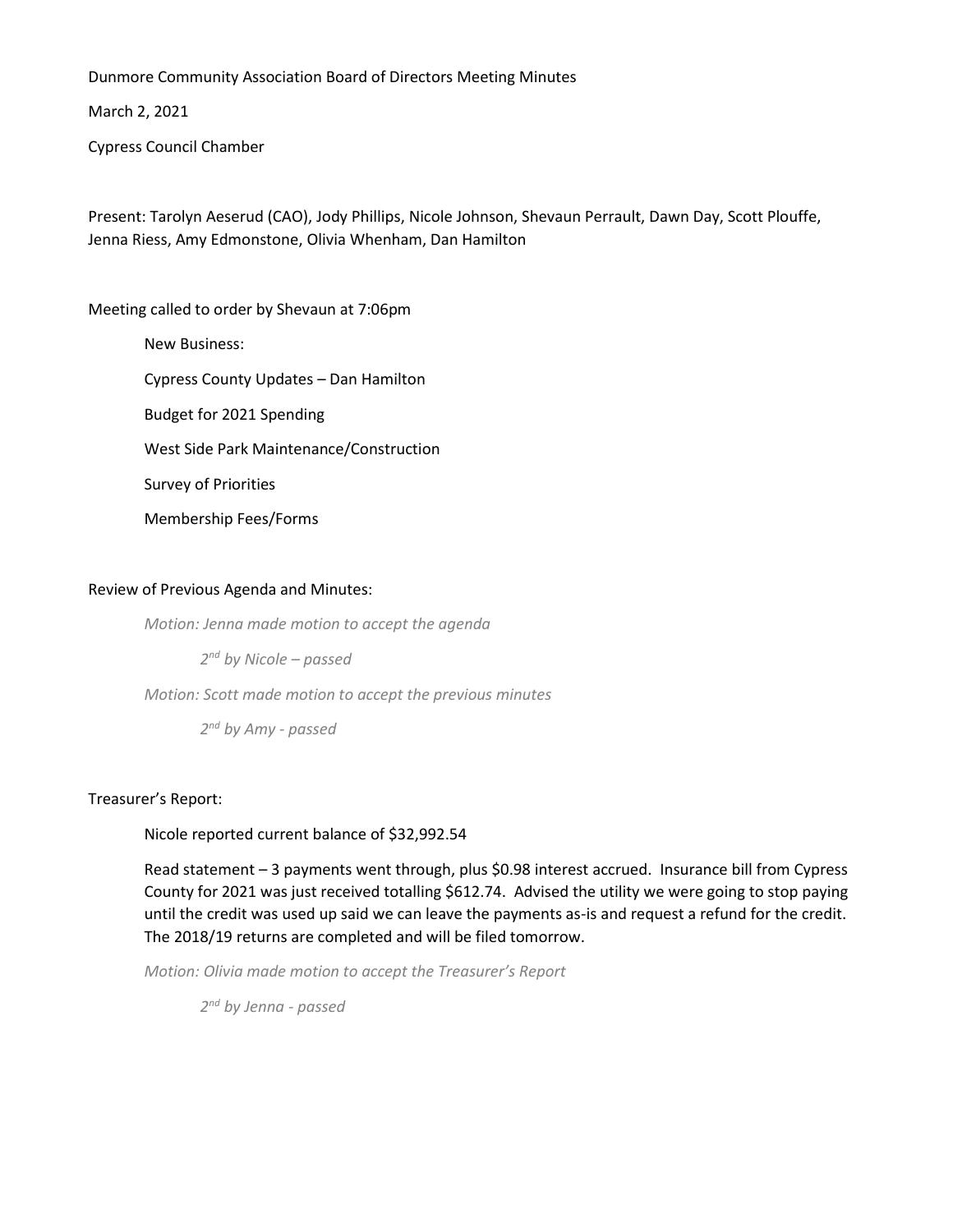### New Business:

Cypress County Updates – Dan Hamilton

Dan provided a map of the area that the DCA can use for a BMX park. All associations can apply for a track to be put in. Hilda has completed theirs, and with donated time/dirt/equipment it cost around \$5000. Advised we can request their plan to show how they ran the project. Suggested Terry at LMT be approached to see if he will donate dirt (or possibly subsidize). Would fall under current insurance, may see slight increase in payments (as per Jubilee Insurance).

Dan provided the Lease and Operating Agreement valid March 2, 2021 between the County and the DCA allowing for land use. Lease is for \$1, signed by Shevaun (President) and a copy for our files.

\$5000 Covid grant available to all associations if we can show losses due to Covid. After discussion, we identified the \$1900 in fundraising revenue that was not possible to replicate from 2019, along with our utility bills. We will put in the request ASAP to the County.

Insurance we pay to the County each year covers liability in case anyone is injured on the park equipment, along with insurance against embezzlement by Directors.

Communities in Bloom – presented by Tarolyn as an idea for our community which could be spear-headed by the DCA. Builds strong residential and commercial community participation, fosters togetherness. Can be competitive or not. Something for everyone…ie. Help a senior to the dump, kids try to grow the biggest sunflower, etc… Tarolyn will bring more info to the next meeting.

#### Budget for 2021 Spending – Presented by Shevaun:

Reminder at AGM we approved \$23,000 for capital projects this year, leaving \$10,000 in our account. West Side Park is #1 priority this year, and we need to prioritize further projects (rink, BMX, ball diamond/field)

Scott advised that one of the Med Hat rinks is doing a reno and if we get volunteers together to help take apart their boards, they will be willing to donate them to the DCA.

Olivia reported on Park quote: Zach from Blue Imp has provided a quote for \$38,668, which includes a playhouse instead of a 4<sup>th</sup> table. Can add to park year over year if desired, and space planning has been done. Not included yet is cost to replace gravel. Tarolyn advised we should put in a \$50,000 ask to council as there are funds set aside for Structures – which this would fall under. Olivia will submit for Council's consideration.

Tarolyn also advised we should put in a delegation request to Council to introduce the Directors and have a spokesperson give a brief report on what we're doing. Advised when we put forward our capital asset request, we should present it in a phased plan.